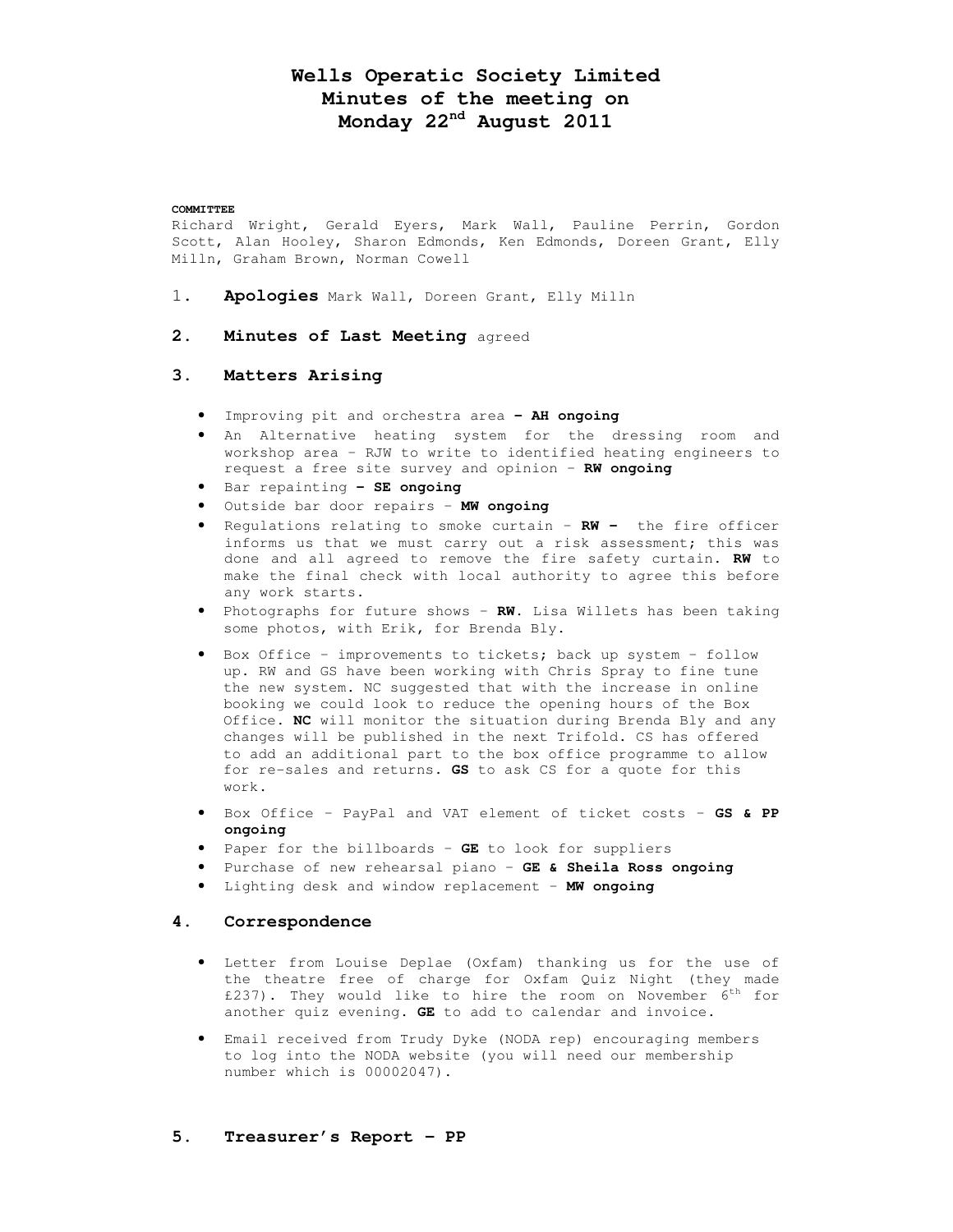• Final figures for Our Country's Good – show a small profit of £133, this is very good when the attendance was so low.

# **6. Membership**

- New Members Harriet Collins, Ordinary Membership
- Patrons update **EM** The latest trifold has been posted
- BBQ on Sunday Very successful about 30 attended, many thanks to AH
- AGM & DD? Dates **AH ongoing**

# **7. Publicity**

- The Publicity Guide update **RW & KE done**
- Triangle July flier £25 done
- Mendip Times costs ¼ page £232 To consider in the future
- Discussion about using the website to generate 'reminders' of forthcoming shows. **KE** to talk to Chris Spray and probably produce a 'Would you like to join our mailing list' card to collect information and increase our email circulation.

## **8. Theatre Renovations**

- Solar panels **GS** ongoing
- Divers' leaking roof they have offered to supply materials and do the work RW and MW have spoken to them and agreed that this should go ahead. Committee approved.
- Annual Car park clear up 30th October. All welcome!

## **9. Production/trifold/hire**

- **Brenda Bly The Teen Detective 14 17 Sept 2011**  Director **AH**, MD – **Sheila Ross, SM** – **David Papworth, ASM** – **Catherine Tucker,** Assistant Producer **– Doreen grant,** Lighting – **Graham Brown,** Choreography **– Carol Applegate,** Make Up – **Helen and Julie Makin,** Prompt – **Anne Beechey,** Costumes **– Sarah Briton ,**  Rehearsal schedule done. Budget done, **Ticket Price £10 and £8**
- **Robin Hood**  10-17 Dec 2011 written by **Vicky Orman**, Director **Tina Eyers**, MD **– Sheila Ross**, Choreographer – **Kim Fisher**  (adults) **Ella Upham** (children) SM – **Charlie Watkins**, ASM – **Catherine Tucker,** Lighting – **Graham Brown**, Sound – **Pete Ross**, Make-up – **Helen & Julie Makin,** Producer – **GE,** Prompt – **Sue Scott**, Costumes – **Sarah Briton & co,** Rehearsal schedule done, Budget done, **Ticket Price is £9 & £7**
- **Feb 2012 Two one act plays February 23rd to 25th 2012 MW & DG** directing, titles and team to be arranged. Budget? Rehearsal Schedule? **First Reading October 3rd**
- **The Sound of Music 16-21 April 2012** Director **Gill Kerton**, MD – **Darren Kerton –** Choreographer **– Kim Fisher,** Producer **– Vicky Orman,** SM **– Chris Spray,** Set design/ASM **– Catherine Tucker,**  Programme and Publicity – **Katy Biggs and Mark O'Callaghan,**  Costumes - ?, Lighting – **Adam Killey**, Props - ?, Prompt - ?, Rehearsal schedule TBA, Budget TBA, Ticket price £12 and £9 tba?, no concessions Friday and Saturday. It was agreed to audition the full cast.
- **Youth Theatre Production 30th May-2nd June 2012 The Wiz.**  Director **Sarah Neale.** Other details to follow.
- **July 2012** play **July 4th to 7th 2012**. Anyone interested? Lois Harbinson will direct if nobody else comes forward. Other details to follow.